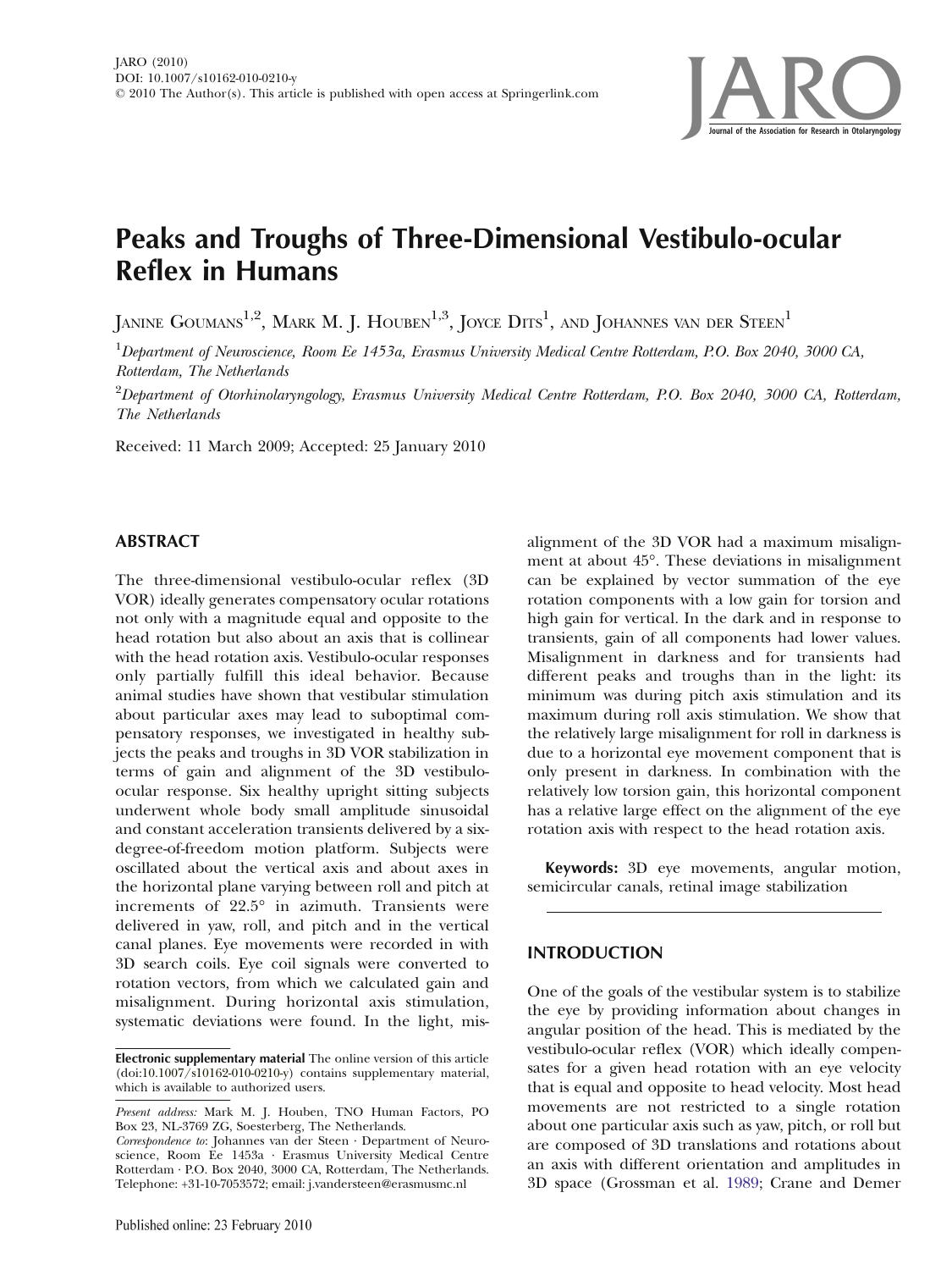[1997](#page-10-0)). The contribution and interaction of the different parts of the vestibular system (canals and otoliths) on ocular stabilization has been investigated in many studies (Groen et al. [1999;](#page-10-0) Schmid-Priscoveanu et al. [2000](#page-10-0); Bockisch et al. [2005;](#page-10-0) for a review, see also Angelaki and Cullen [2008](#page-9-0)). Although the quality of the VOR response is usually quantified by the gain (ratio between eye and head velocity), alignment of the eye rotation axis with respect to the head rotation axis is also an important determinant. Both errors in gain and alignment compromise the quality of image stabilization during head rotations. Several systematic and non-systematic factors cause that even in normal situations, the eye rotation axis is not always collinear with head rotation axis. Stimulation about an axis in the horizontal plane is such a situation where stimulus and response axis may not align. In monkey, it has been shown that gain and alignment of compensatory eye rotation is directly related to the vector sum of roll and pitch and that misalignment varies with stimulus axis orientation (Crawford and Vilis [1991\)](#page-10-0). This variation in misalignment is caused by the different gain of torsion and vertical eye rotation components.

So far, it is unclear if suboptimal gain and misalignment during head rotations about particular axes is caused by orbital–mechanical properties (Crane et al. [2005](#page-10-0), [2006](#page-10-0); Demer et al. [2005](#page-10-0)), orientation selectivity, response dynamics of sensory signals, or by the process of sensory motor transformation.

To find the peaks and troughs in gain and alignment, we tested six upright sitting healthy subjects in the light and in darkness. Subjects were oscillated about the vertical axis and about axes that incremented in steps of 22.5° from the nasal–occipital to the interaural axis. We systematically investigated the gain and misalignment of the VOR in response to 4° peak-to-peak amplitude sinusoidal stimulation at a frequency of 1 Hz. This frequency and amplitude is close to what is normal for activities such as walking where the predominant frequency is 0.8 Hz with mean amplitude of 6° (Grossman et al. [1988;](#page-10-0) Crane and Demer [1997](#page-10-0)).

To assess the role of vision in quality of 3D ocular stability, we compared the responses to sinusoidal stimulation in the light to responses in darkness. In addition, we measured compensatory eye movements in response to whole body transient stimulation with constant acceleration of 100°°s−<sup>2</sup> during the first 100 ms of the transient. This technique has the advantage that it measures the VOR during the first 100 ms of the stimulation. In this interval, visual contribution is absent. Although in most previous studies head transients have been used with accelerations up to  $2,500^{\circ}$ °s<sup>-2</sup> (Tabak et al. [1997a,](#page-10-0) [b](#page-10-0); Halmagyi et al. [2001,](#page-10-0) [2003\)](#page-10-0), we used accelerations

and peak velocities in the same amplitude velocity range as our sinusoidal stimuli.

# **METHODS**

## Subjects

Six subjects participated in the experiment. The subjects' ages ranged between 22 and 55 years. None of the subjects had a medical history or clinical signs of vestibular, neurological, oculomotor, or cardiovascular abnormalities. All subjects gave their informed consent. The experimental procedure was approved by the Medical Ethics Committee of Erasmus University Medical Centre and adhered to the Declaration of Helsinki for research involving human subjects.

#### Experimental setup

Stimuli were delivered with a motion platform (see Fig. [1A, B\)](#page-2-0) capable of generating angular and translational stimuli at a total of six degrees of freedom (FCS-MOOG, Nieuw-Vennep, The Netherlands). The platform is moved by six electromechanical actuators connected to a personal computer with dedicated control software. It generates accurate movements with six degrees of freedom. Sensors placed in the actuators continuously monitor the platform motion profile. Measured by these sensors, the device has  $< 0.5$ -mm precision for linear and  $< 0.05$ ° precision for angular movements. Due to the high resonance frequency of the device  $($ >75 Hz $)$ , vibrations during stimulation were very small  $( $0.02°$ ). A comparison$ between the stimulus signal sent to the platform and the output measured with a search coil fixed in space while oscillating the platform confirmed that the platform produced a perfect sinusoidal stimulus ( $p<0.001$ ). During the experiments, platform motion profile was monitored by the sensors in the actuators, reconstructed using inverse dynamics and sent to the data collection computer at a rate of 100 Hz. To precisely synchronize platform and eye movement data, a laser beam was mounted at the back of the platform and projected onto a small photocell at the base of a 0.8-mm pinhole (reaction time,  $10 \mu s$ ). Simultaneously with the eye movement data, the output voltage of the photocell was sampled at a rate of 1 KHz. This way, the photocell signal provided a real-time indicator of zero crossings of the platform motion onset with 1-ms accuracy. During the offline analysis using Matlab (Mathworks, Natick, MA), the reconstructed motion profile of the platform based on the sensor information of the actuators in the platform was precisely aligned with the onset of platform motion as indicated by the drop in voltage of the photo cell.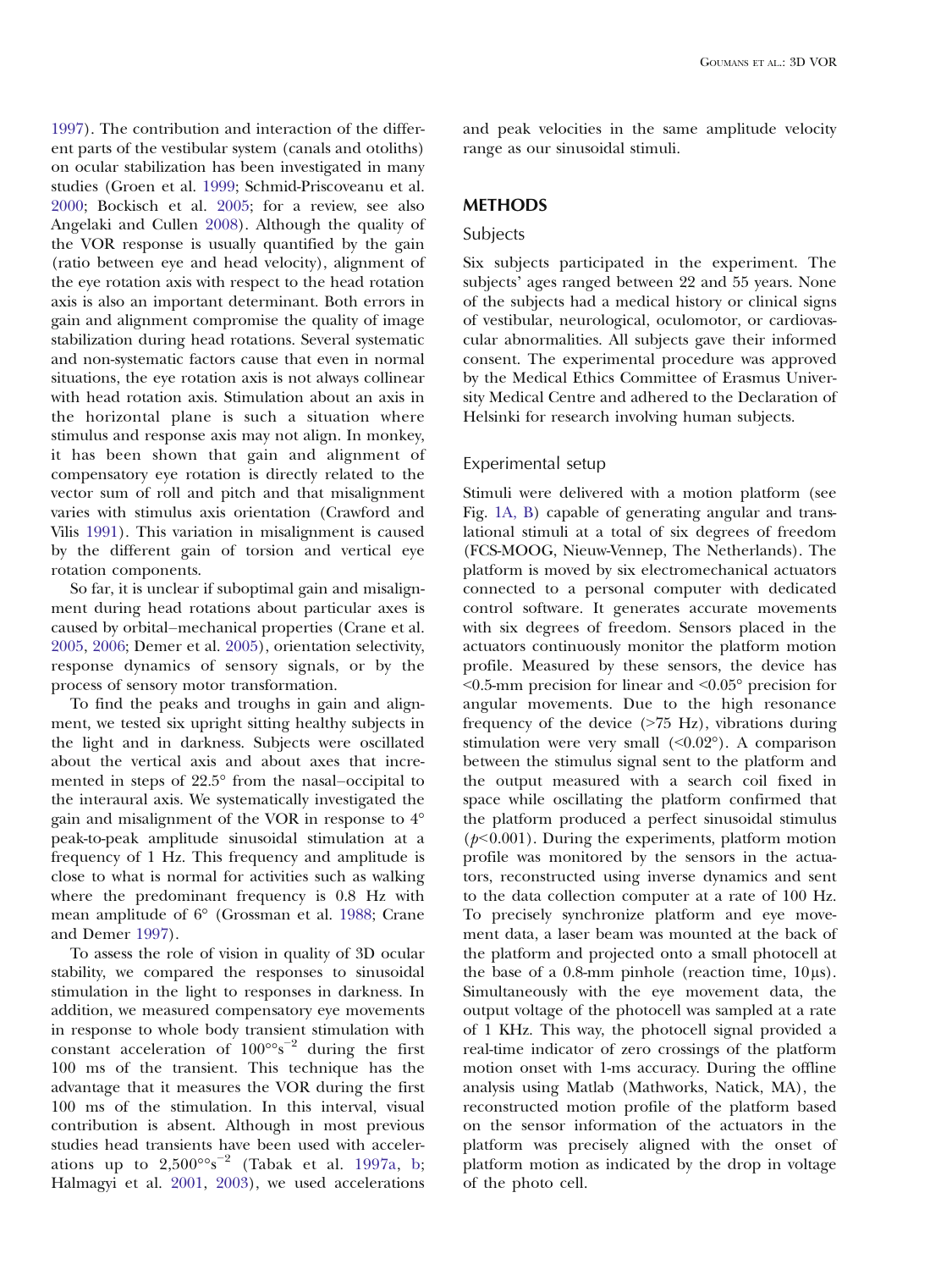<span id="page-2-0"></span>

FIG. 1. A Schematic drawing of the 6DF motion platform. The boxes represent the computer hardware and the lines indicate the flow of signals to control the movements of the platform and to monitor platform motion and eye movements. B Orientation of the subject's head when seated on the platform. In the standard

orientation, Reid's line (solid line) makes an angle of 7° with earth horizontal. C Directions of rotations around the cardinal axes according to the right-hand rule. Bottom panels show the yaw, roll, and pitch projection planes used to plot angular eye velocities during sinusoidal stimulation.

Subjects were seated on a chair mounted at the center of the platform (Fig. 1A). The subject's body was restrained with a four-point seatbelt as used in racing cars. The seatbelts were anchored to the base of the motion platform. A PVC cubic frame that supported the field coils surrounded the chair. The field coil system was adjustable in height such that the subject's eyes were in the center of the magnetic field. The head was immobilized using an individually molded dental impression bite board which was attached to the cubic frame via a rigid bar. A vacuum pillow folded around the neck and an annulus attached to the chair further ensured fixation of the subject. In addition, we attached two 3D sensors (Analog devices) directly to the bite board, one for angular and one for linear acceleration, to monitor spurious head movements during stimulation.

#### Eye movement recordings

Eye movements of both eyes were recorded with 3D scleral search coils (Skalar Medical, Delft, The Netherlands) using a standard 25-kHz two-field coil system based on the amplitude detection method of Robinson (model EMP3020, Skalar Medical). The coil signals were passed through an analogue low-pass filter with cutoff frequency of 500 Hz and sampled online and stored to hard disk at a frequency of 1,000 Hz with 16-bit precision (CED system running Spike2 v6, Cambridge Electronic Design, Cambridge). Noise levels of the coil signals during fixation were 0.1°s−<sup>1</sup> . Coil signals were off-line inspected for slippage by comparing the signals of the left and right eyes. No significant differences were found  $(p=0.907)$ . Eye rotations were defined in a headfixed right-handed coordinate system (see Fig. 1C). In this system, from the subject's point of view, a leftward rotation about the z-axis (yaw), a downward rotation about the y-axis (pitch), and rightward rotation about the x-axis (roll) are defined as positive. The planes orthogonal to the  $x$ ,  $y$ , and  $z$  rotation axes are, respectively, the roll, pitch, and yaw planes (Fig. 1D). Data were also analyzed by projecting them on these three coordinate planes.

#### Experimental protocol

Prior to the experiments, torsion eye position measurement error due to non-orthogonality between the direction and torsion coil was corrected using the Bruno and Van den Berg [\(1997](#page-10-0)) algorithm. At the beginning of the experiment, the horizontal and vertical signals of both coils were individually calibrated by instructing the subject to successively fixate a series of five targets (central target and a target at 10° left, right, up, and down) for 5 s each. Calibration targets were projected onto a translucent screen at 186-cm distance.

We determined head orientation with respect to gravity and its rotation center. Head orientation was as close as possible to the position where subjects felt straight up. In this position, we measured Reid's line (an imaginary line connecting the external meatus with the lower orbital cantus; Fig. 1C, left panel). In all subjects, Reid's line varied between 6° and 10° with earth horizontal. The center of rotation was defined as the intersection between the imaginary line going through the external meatus and the horizontal line going from the nose to the back of the head. The  $x$ ,  $y$ , and  $z$  offset of this rotation center with respect to the default rotation center of the platform was determined. The offset values were fed into the platform control computer which then adjusted the center of rotation. Thus, all stimuli were about the defined head center of rotation.

Whole body sinusoidal rotations were delivered about the three cardinal axes, the rostral–caudal or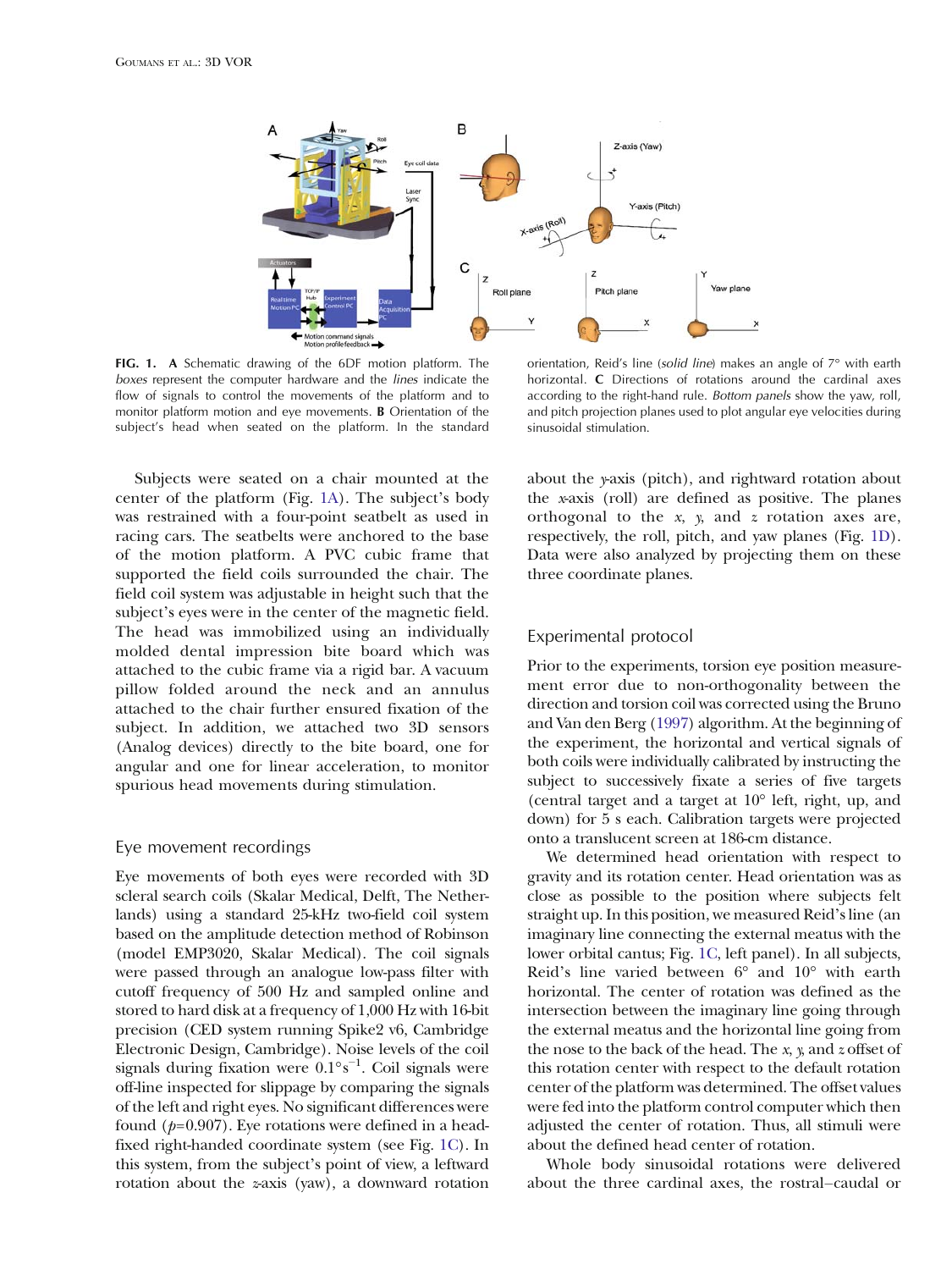vertical axis (yaw), the interaural axis (pitch), and the nasal–occipital axis (roll), and about intermediate horizontal axes between roll and pitch. The orientation of the stimulus axis was incremented in steps of 22.5° azimuth. The frequency of the stimulus was 1 Hz with a total duration of 14 s, including 2 s of fade-in and fade-out. Peak-to-peak amplitude of the sinusoidal rotation was  $4^{\circ}$  (peak acceleration  $80^{\circ} s^{-2}$ ). Sinusoidal stimuli were delivered in light and darkness. In the light, subjects fixated a continuously lit visual target (a red LED, 2-mm diameter) located 177 cm in front of the subject at eye level close to the eye primary position. In the dark condition, the visual target was briefly presented (2 s) when the platform was stationary in between two stimulations. Subjects were instructed to fixate the imaginary location of the space fixed target during sinusoidal stimulation after the target had been switched off just prior to motion onset. In a control experiment where we attached one search coil to the bite board and one coil to the forehead, we found that decoupling of the head relative to the platform was <0.03° (see Electronic supplementary material (ESM) Fig. S2).

All subjects were subjected to short-duration whole body transients in a dark environment where the only visible stimulus available to the subject was a visual target located at 177 cm in front of the subject at eye level. Each transient was repeated six times and delivered in random order and with random timing of motion onset (intervals varied between 2.5 and 3.5 s). The profile of the transients was a constant acceleration of  $100^{\circ} s^{-2}$  during the first 100 ms of the transient, followed by a gradual linear decrease in acceleration. This stimulus resulted in a linear increase in velocity up to  $10^{\circ}$ s<sup>-1</sup> after 100 ms and was precisely reproducible in terms of amplitude and direction. Transients were well tolerated by our subjects. Decoupling of the head from the bite board was  $\leq 0.03^{\circ}$  during the first 100 ms of the transient. Peak velocity of the eye movements in response to these transients was 100 times above the noise level of the coil signals (Houben et al. [2006\)](#page-10-0).

#### Data analysis

Coil signals were converted into Fick angles and then expressed as rotation vectors (Haustein [1989](#page-10-0); Haslwanter and Moore [1995\)](#page-10-0). From the fixation data of the target straight ahead, we determined the misalignment of the coil in the eye relative to the orthogonal primary magnetic field coils. Signals were corrected for this offset misalignment by 3D counter rotation. To express 3D eye movements in the velocity domain, we converted rotation vector data back into angular velocity  $(\omega)$ . Before conversion of rotation vector to angular velocity, we smoothed the data by

zero phase with a forward and reverse digital filter with a 20-point Gaussian window (length of 20 ms). The gain of each component and 3D eye velocity gain was calculated by fitting a sinusoid with a frequency equal to the platform frequency through the horizontal, vertical, and torsion angular velocity components. The gain for each component defined as the ratio between eye component peak velocity and platform peak velocity was calculated separately for each eye. Because left and right eye values were not significantly different ( $p=0.907$ ), we pooled the left and right eye data.

The misalignment between the 3D eye velocity axis and head velocity axis was calculated using the approach of Aw et al. ([1996b\)](#page-10-0). From the scalar product of two vectors, the misalignment was calculated as the instantaneous angle in three dimensions between the inverse of the eye velocity axis and the head velocity axis. Because the calculated values only indicate the misalignment of the eye rotation axis as a cone around the head orientation axis, we also used gaze plane plots to determine the deviation of the eye rotation axis in yaw, roll, and pitch planes (see Fig. [1D](#page-2-0)).

Because misalignments could be due to changes in horizontal eye position, we calculated the standard deviation around the mean eye position during each 14-s stimulation period. The variability of eye position around the imaginary fixation point during the dark period was too small to have an effect on misalignment.

All transients were individually inspected on the computer screen. When the subject made a blink or saccade during the transient, that trace was manually discarded. This happened on average in one out of six cases. Angular velocity components during the first 100 ms after onset of the movement were averaged in time bins of 20 ms and plotted as function of platform velocity (Tabak et al. [1997b](#page-10-0)). Because the transients had a constant acceleration during the first 100 ms, the slopes of the linear regression line fitted through the time bins are a direct measure for eye velocity gain (Tabak et al. [1997a](#page-10-0), [b\)](#page-10-0). Left and right eye gains were not significantly different  $(p=0.907)$  and were averaged.

The 3D angular velocity gain and misalignment for each azimuth orientation were compared to the gain and misalignment predicted from vector summation of the torsion and vertical components during roll and pitch (Crawford and Vilis [1991](#page-10-0)). From this, it follows that the orientation of the eye rotation axis aligns with the head rotation axis when velocity gains for roll and pitch are equal, but when the two are different, there is deviation between stimulus and eye rotation axis with a maximum at 45° azimuth.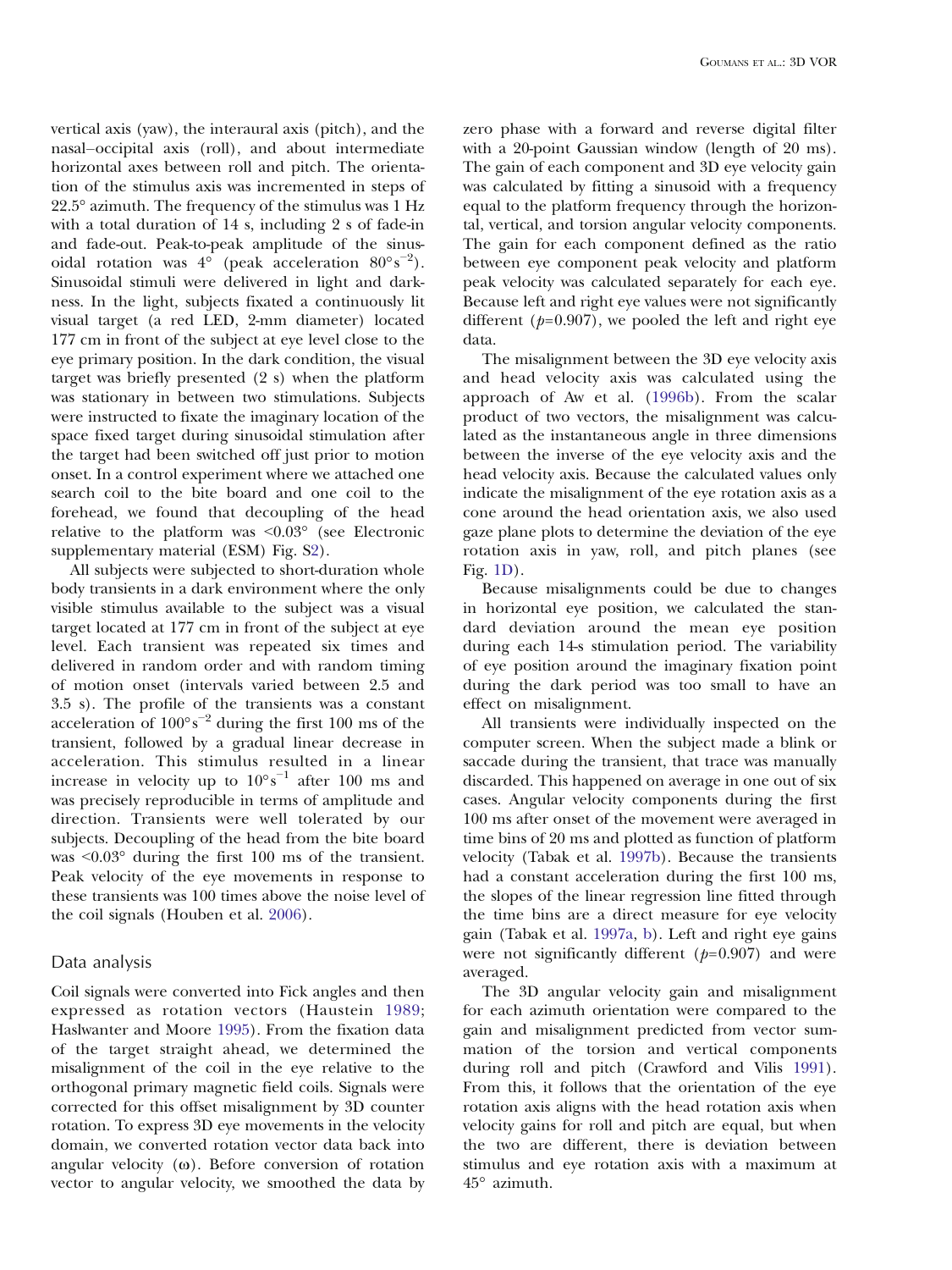## Statistical analysis

Repeated measures analysis of variance was used to test for significant differences in misalignment data during sinusoidal stimulation in the light and in darkness and in response to transient stimulation.

## RESULTS

#### Sinusoidal stimulation

Sinusoidal stimulation about the vertical axis in the light resulted in smooth compensatory eye movements occasionally interrupted by saccades. The mean gain  $\pm$  one standard deviation ( $N=6$ ) was  $1.02\pm0.06$  in the light. The responses were restricted to the horizontal eye movement component, with very small vertical and torsion components (gain, <0.05). In darkness, compensatory eye movements were more frequently interrupted by saccades, and in most subjects, there was a small drift of the other components (see Fig. 2A). The standard deviation of the horizontal position change during the 14 s of stimulation was 1.54° in the light and  $1.45^{\circ}$  in darkness (N=6). Position changes of the vertical and torsion components were  $\leq 0.28^\circ$  in the light. Standard deviations of position changes in darkness of the vertical and torsion components were 0.84° for the vertical and 0.38° for the torsion component.

Compensatory eye movements had different gains of the horizontal, vertical, and torsion components. Gain of the vertical axis VOR in darkness was 0.62°±0.16. For horizontal axis stimulation, the relative contribution of each component to the overall gain depended on the orientation of the stimulus axis. When the stimulus axis was in the nasal–occipital direction (roll), torsion was the major component of the response at this orientation. The mean gain of torsion was  $0.54\pm0.16$  in the light and 0.37±0.09 in darkness.

Stimulation about an axis in between the nasal– occipital and interaural axis resulted in compensatory eye movements that consisted of a combination of torsion and vertical components. Figure 2B shows examples of eye movements in response to stimulation about an axis oriented at 45° in both the light and in darkness. The torsion component was always smaller than the vertical component, consistent with the differences in gain between pure roll and pitch. We also determined ocular drift that occurred during sinusoidal stimulation in all subjects under light and dark conditions. The standard deviations of, respectively torsion, vertical, and horizontal gaze positions averaged over all six subjects were 0.72°, 0.97°, and 1.02° during roll stimulation and 0.45°, 1.77°, and 1.25° during pitch stimulation in the dark.

During horizontal axis stimulation, the eye movements were mainly restricted to vertical and/or



FIG. 2. Example of 3D eye movements in response to sinusoidal stimulation about different axes. A Vertical axis in the light (upper panels) and in the dark while the subject imagined a target (lower panels). B Horizontal axis oriented at 45° azimuth. Upper panels, light; lower panels, dark. Left side panels in A and B show the stimulus  $(S)$ , torsion  $(T)$ , vertical  $(V)$ , and horizontal  $(H)$  eye position signals. The right side panels show the corresponding angular velocities. Saccadic peak velocities are clipped in the plots. In this and all subsequent figures, eye positions and velocities are expressed in a right-handed, head-fixed coordinate system. In this system clockwise, down and left eye rotations viewed from the perspective of the subject are defined as positive values (see also Fig. [1](#page-2-0)). Note that for easier comparison, the polarity of the stimulus signal has been inverted.

torsion eye velocities. Figure [3A](#page-5-0) (top panel) shows the mean gain of the horizontal, vertical, and torsion angular velocity components for all tested stimulation axes in the horizontal plane. The different orientations of the stimulus axis in between pitch and roll resulted in inversely related contributions of vertical and torsion eye movements. Torsion was maximal at 0° azimuth, whereas vertical had its maximum at 90°. The center panel of Fig. [3A](#page-5-0) shows the 3D eye velocity gain in the light. Gain varied between  $0.99 \pm 0.12$  (pitch) and  $0.54 \pm 0.16$  (roll). The measured data closely correspond to the predicted values calculated from the vector sum of torsion and vertical components (dashed line in center panel of Fig. [3A](#page-5-0)).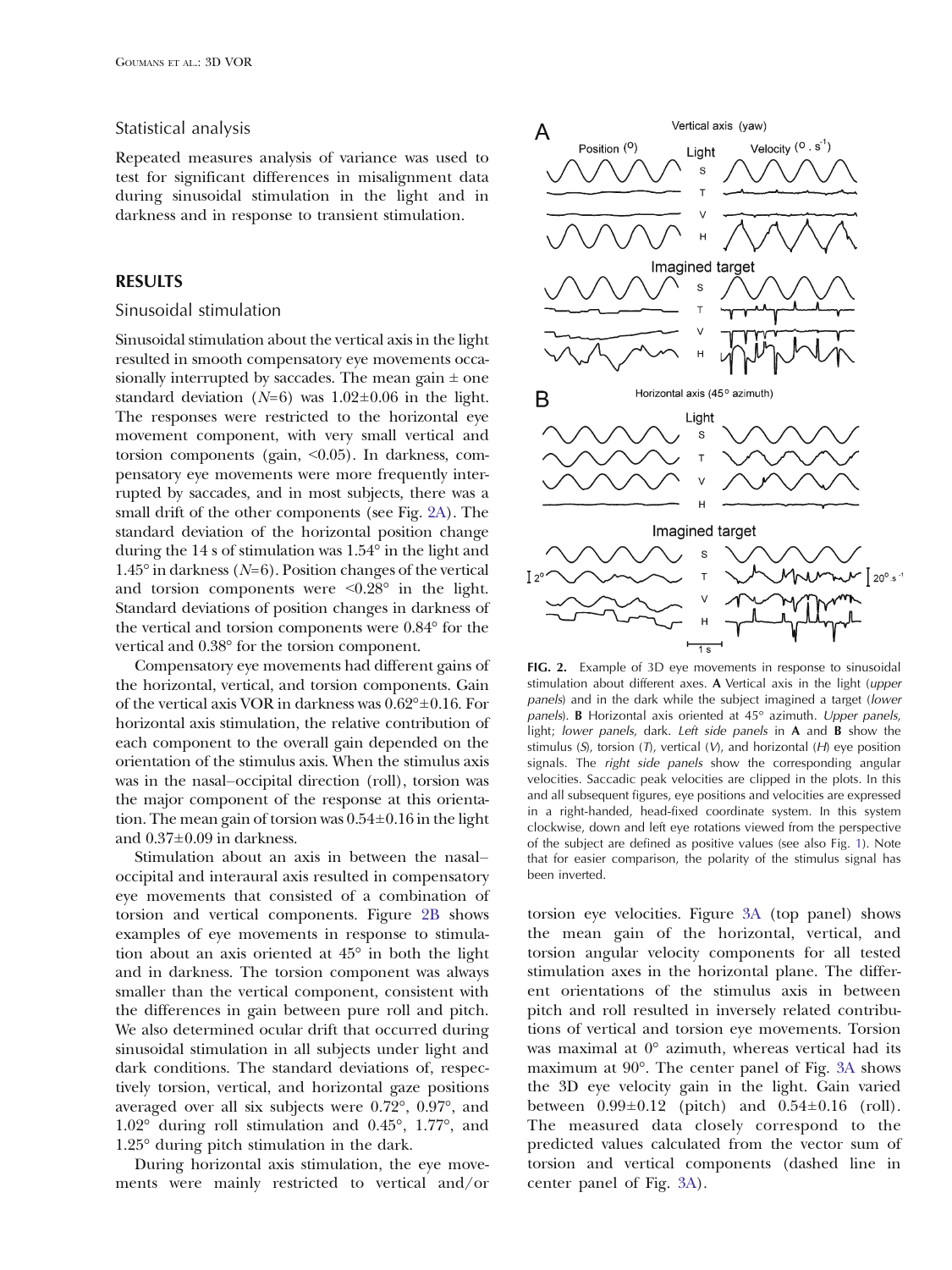<span id="page-5-0"></span>The misalignment between stimulus and response axis averaged over all subjects is shown in the lower panels of Fig. 3. In the light, misalignment between stimulus and response axis was smallest (5.25°) during pitch and gradually increased toward roll until the orientation of the stimulus axis was oriented at 22.5° azimuth (maximum misalignment, 17.33°) and decreased toward the roll axis. These values for each horizontal stimulus angle correspond closely to what one would predict from linear vector summation of roll and pitch contributions (dashed line in lower panel of Fig. 3A).

In darkness, the maximum gain of both the vertical and torsion components was lower than in the light (vertical, 0.72±0.19; torsion, 0.37±0.09; Fig. 3B). Also, the 3D eye velocity gain values were significantly lower than in the light (Student's t test,  $p<0.0001$ ). Gain was slightly higher than predicted from the vertical and torsion components alone (dashed line in center panel of Fig. 3B). A pronounced difference between

sinusoidal stimulation in the light and darkness was a significant (Student's  $t$  test,  $p<0.001$ ) change in misalignment of the eye rotation axis with respect to the stimulus axis (Fig. 3A, B, compare lower panels). In the dark, the misalignment was minimal at 90° (pitch) and gradually increased to a peak around the 0° axis (roll). The pattern of misalignment in the dark did not correspond to what one would predict from linear vector summation of only roll and pitch components. In contrast to the light, there was a small but systematic horizontal gain component  $(0.1 \leq$ "gain"  $< 0.23$ ) in the dark condition.

Because the misalignment angle only gives the angle of deviation between head and eye rotation axis, we also plotted the angular velocities projected on the roll, pitch, and yaw planes. An example for stimulation about the x-axis (roll) is given in Fig. [4.](#page-6-0) The three top panels show that in the light, the angular velocities coincide with the x-axis for each plane. The contributions of yaw and pitch velocities are very





FIG. 3. Results of horizontal axis sinusoidal stimulation for all tested horizontal stimulus axes averaged over all subjects  $(N=6)$  in the light  $(A)$  and in the dark  $(B)$ . Cartoons underneath the top panels give a top view of the orientation of the stimulus axis with respect to the head. Top panel Mean gain of the horizontal, vertical, and torsion eye velocity components. Center panel Mean 3D eye velocity at each tested stimulus axis orientation. The dashed line represents the

vector eye velocity gain response predicted from the vertical and torsion components. Lower panel Misalignment of the response axis with respect to the stimulus axis. The dashed line in the lower panel represents the predicted misalignment calculated from the vector sum of only vertical and torsion eye velocity components in response to pure pitch and pure roll stimulation, respectively. Error bars in all panels indicate one standard deviation.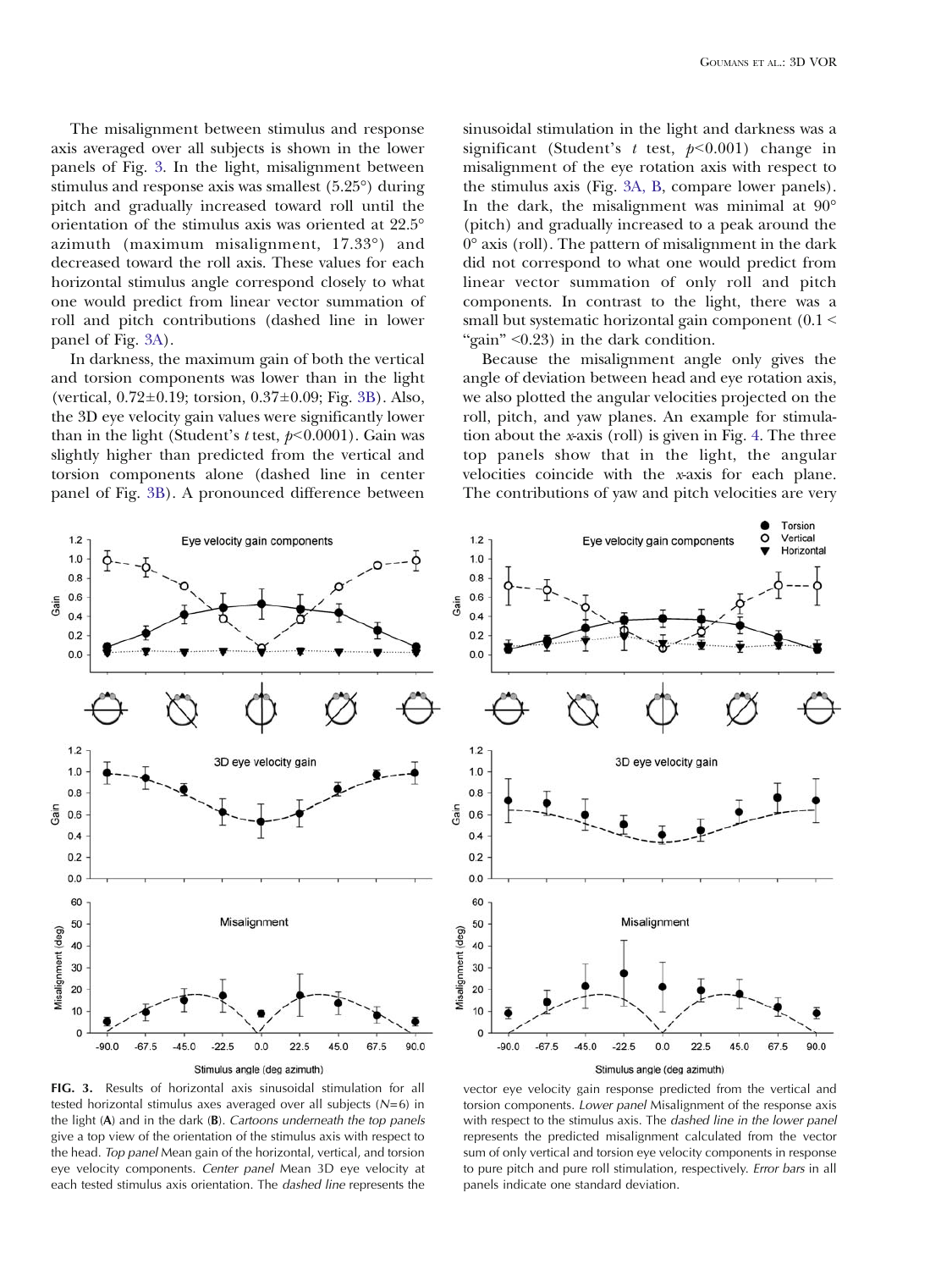<span id="page-6-0"></span>

FIG. 4. Plots of eye velocities projected on the roll, pitch, and yaw plane during sinusoidal stimulation about the roll axis in the light (upper panels) and in darkness (lower panels). The horizontal solid line corresponds to the x-axis shown in the cartoons in the upper

panel. Far right panel Correlation between misalignment and the slope of the regression line fitted through eye velocity data obtained during roll stimulation in the dark projected on the pitch plane. Each data point represents one subject.

small compared to the roll component. In darkness (lower panels), there is considerably more deviation between stimulus and response. There is a small but consistent horizontal velocity component in the dark (left and middle lower panels).

For each subject, the slope of the regression line fitted through the eye velocity points on the pitch plane was plotted as a function of misalignment. There was a strong correlation between misalignment and slope  $(r^2$ =0.98, intercept 9.8, slope=22.9).

#### Transients

Angular rotation head transients about the vertical axis resulted in compensatory horizontal eye movements. The gain of eye versus head velocities in this particular example was 0.76 for rightward and 0.82 for leftward vertical axis (yaw) head transients (Fig. [5,](#page-7-0) bottom left panel). Mean values between left and right averaged over all six subjects were not significantly different.

Whole body transients about the interaural axis (pitch) resulted in near unity gain for head up and a gain about 0.8 for head down transients. These differences averaged over all subjects  $(N=6)$  between up and down were significant  $(p<0.05)$ . Transient stimulation about the nasal–occipital axis (roll) elicited much lower gain of the compensatory eye movement responses, but were symmetrical in both directions. The top right panel in Fig. [5](#page-7-0) shows the differences in eye angular velocities evoked by the roll and pitch components of a rotational step about a horizontal axis at 45° azimuth. Torsion components were much smaller than vertical components.

Gain and misalignment in response to transients in the horizontal plane are summarized in Fig. [6.](#page-8-0) The top panel shows the mean gain of the horizontal, vertical, and torsion eye velocity components. Maximum mean gain for the vertical component alone was 0.85 for pitch (90° azimuth). Maximum gain for torsion was 0.42 for roll (0° azimuth). Vector gains were slightly higher because of the contribution of all three components. Mean 3D eye velocity gain  $(N=6)$  for pitch stimulation was  $1.04\pm0.18$  for upward and  $0.81\pm0.14$  for downward transients. The mean 3D eye velocity gain in response to roll  $(N=6)$  was  $0.65\pm0.39$  for head right side down and 0.52±0.16 for head left side down transients. Similar to sinusoidal stimulation in darkness, misalignment was highest during roll (mean,  $28.2 \pm 0.18$ ) and had its minimum value during pitch (mean,  $11.53^{\circ} \pm 0.51$ ).

In conclusion, we find that the gain and misalignment of eye movements in response to whole body transients follow a similar pattern as responses to sinusoidal stimulation in darkness. In both instances,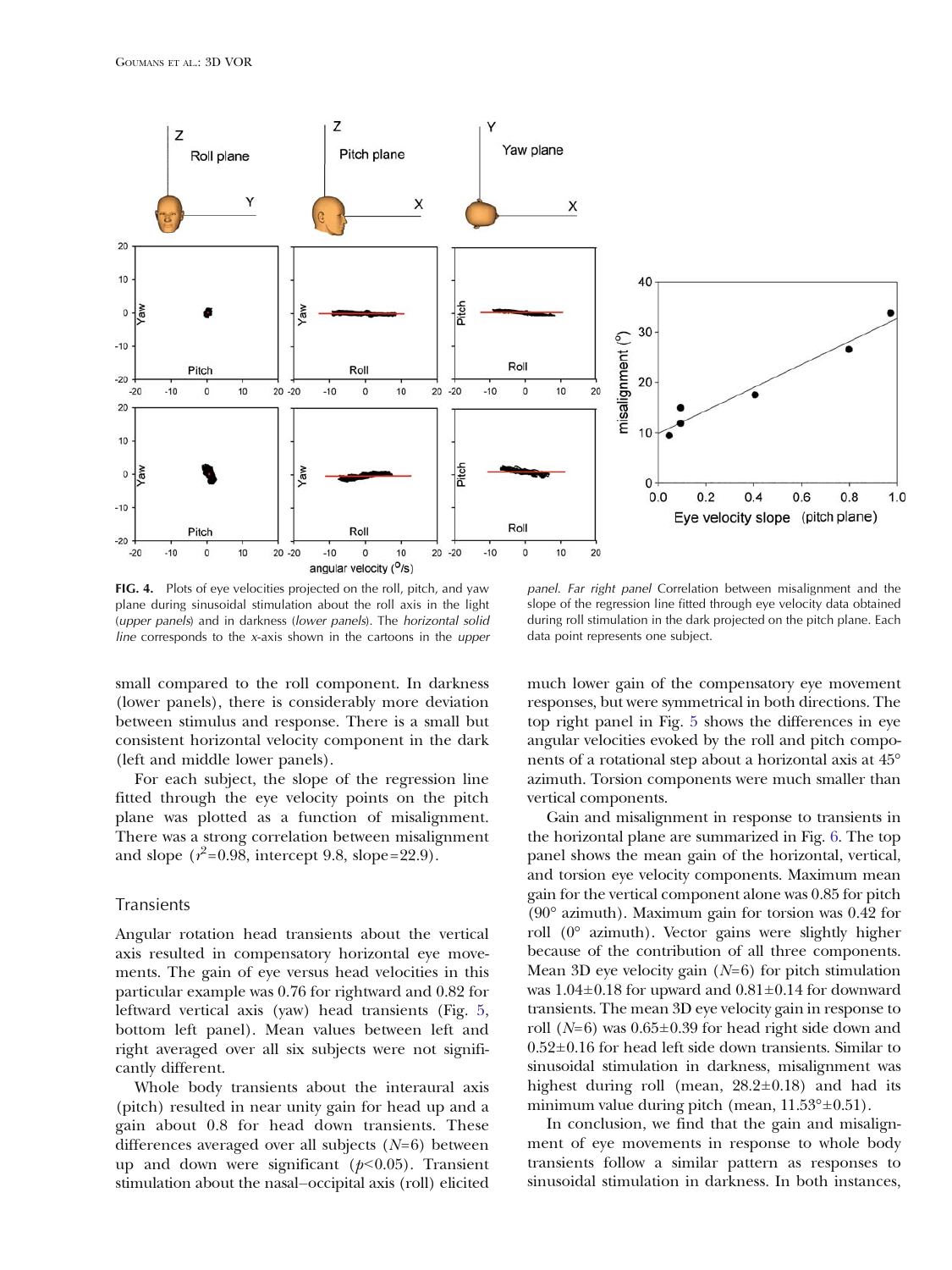<span id="page-7-0"></span>

FIG. 5. Top panel Example of eye movements in response to a clockwise transient about the vertical axis (yaw) and horizontal axis stimulation at 45° azimuth. Top row of top panel Eye position and eye velocity of respectively horizontal  $(H)$ , vertical  $(V)$ , and torsion (T) components. Lower row of top panel 3D position and angular velocity of stimulus  $(S)$  and eye  $(A)$  movements. Gray shaded line is one standard deviation. Bottom panels Plots of relationship between instantaneous eye and head velocity during angular VOR whole body impulses in one subject. Left panel Vertical axis (yaw) impulse. Center and right panels Interaural axis (pitch) and nasal–occipital

the largest misalignment between 3D head and eye rotation axis occurs during roll stimulation.

To verify that the difference in misalignment between light and dark conditions is related to the absence or presence of a horizontal component, we generated simulated eye movements in response to the same stimulus range as in the real experiment. In the simulation, the maximum gain for vertical eye responses was set at 0.99 and for torsion at 0.54. We simulated two conditions: In condition 1, the gain of the horizontal eye movements was set to zero (similar to what we found in the light). In condition 2, we simulated a horizontal eye rotation component with a gain varying between 0 for

axis (roll), respectively. RW rightward, LW leftward horizontal impulses relative to the head, RD right side down, LW left side down torsion impulses relative to the head. Each black filled circle is one bin (bin width, 20 ms) of mean eye velocity of six repetitions of the impulse. Solid line Linear regression fitted through the 20-ms bins. Note that a RW yaw head impulse leads to a LW eye movement, a head up pitch impulse results in a downward eye rotation, and a LD roll head impulse leads to a RD torsion eye rotation. These eye movements are according to the right-hand rule defined as positive.

pitch to 0.23 for roll. These simulated horizontal, vertical, and torsion eye movement data were analyzed with the same analysis software as the real data. In condition 1, the 3D eye velocity gain exactly matched values predicted from roll and pitch components. Also, predicted (dashed line) and simulated misalignment (open squares) exactly matched in condition 1. The presence of a horizontal component in condition 2 had only a small effect on 3D eye velocity gain. However, it strongly affected misalignment, with a maximum value towards roll. In these simulations, the changes are due to the presence of a horizontal eye rotation component in the dark.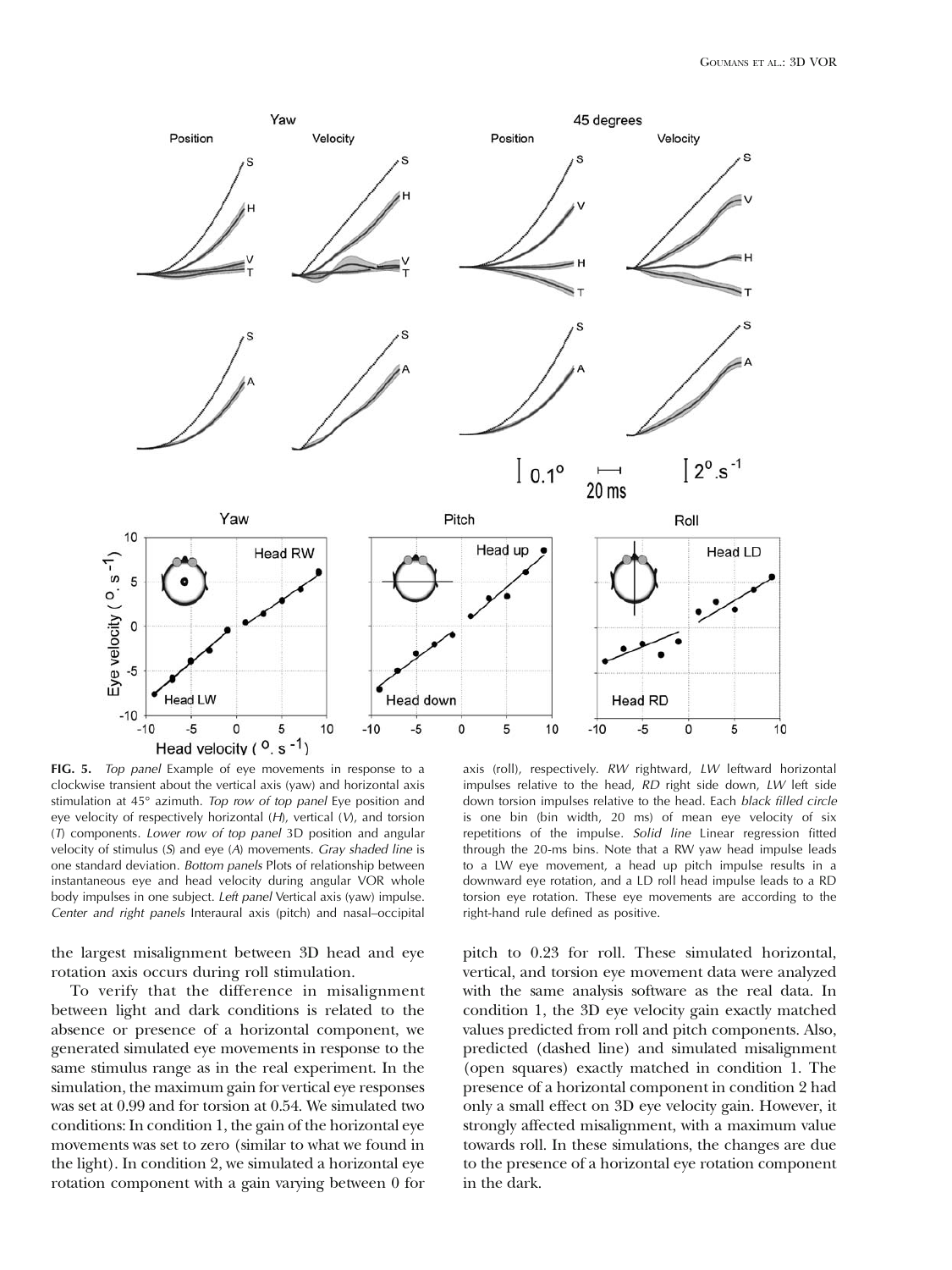<span id="page-8-0"></span>

FIG. 6. Results of horizontal axis whole body impulse stimulation for all tested horizontal stimulus axes. Top panel Mean gain of the horizontal, vertical, and torsion eye velocity components. Middle panel Mean gain of 3D eye velocity for each tested stimulus orientation. The dashed line represents the expected vector eye velocity gain predicted from the vertical and torsion components. The *lower panel* shows the misalignment of the response axis with respect to the stimulus axis. The dashed line in the lower panel represents the predicted misalignment calculated from the vector sum of vertical and torsion eye velocity components. Error bars in all panels indicate one standard deviation. Cartoons underneath the top panel give a top view of the orientation of the stimulus axis with respect to the head.

#### **DISCUSSION**

In this paper, we show that in humans, the quality of the 3D VOR response varies not only in terms of gain but also in terms of alignment of the eye rotation axis with head rotation axis. Studies in humans on properties of the 3D VOR generally reported on gain and phase characteristics about the cardinal axes, which are yaw, roll, and pitch (Ferman et al. [1987](#page-10-0); Tabak and Collewijn [1994;](#page-10-0) Paige and Seidman [1999](#page-10-0); Misslisch and Hess [2000;](#page-10-0) Roy and Tomlinson [2004\)](#page-10-0). More recently, gain characteristics in the planes of the vertical canals were measured (Cremer et al. [1998;](#page-10-0) Halmagyi et al. [2001;](#page-10-0) Migliaccio et al. [2004](#page-10-0); Houben et al. [2005](#page-10-0)). All studies on 3D VOR dynamics report a high gain for horizontal and vertical eye movements compared to torsion. This general property has been described in lateral-eyed animals (rabbits: Van der Steen and Collewijn [1984\)](#page-10-0) and frontal-eyed animals (monkeys: Seidman et al. [1995\)](#page-10-0) and humans (Ferman et al. [1987](#page-10-0); Seidman and Leigh [1989;](#page-10-0) Tweed et al. [1994](#page-10-0); Aw et al. [1996b\)](#page-10-0). We show that also for smallamplitude stimulation, the gain of the VOR for stimulation about the cardinal axes is in close agreement with previous studies in humans (Paige [1991;](#page-10-0) Tabak and Collewijn [1994;](#page-10-0) Aw et al. [1996a](#page-9-0)). We found a small but significant higher gain for pitch head up, compared to pitch head down transients  $(p=0.05)$ . This is different from earlier reports and possibly related to the fact that our transients were whole body movements in contrast to previous head transient studies that always involved stimulation of the neck (Tabak and Collewijn [1995](#page-10-0); Halmagyi et al. [2001](#page-10-0)).

The second main finding is the systematic variation in misalignment between stimulus and response axis. In the light, misalignment between eye and head rotation axis has minima at roll and pitch and its maxima at  $\pm 45^{\circ}$ azimuth. This finding is consistent with a coordinate system with a head fixed torsion and pitch axis. In this system, vector summation of near unity response for pitch and a considerably lower response for roll has an effect on misalignment during stimulation about an axis intermediate between roll and pitch. Quantitatively, the misalignment angles in our study are similar to those reported in previous studies in monkeys (Crawford and Vilis [1991;](#page-10-0) Migliaccio et al. [2004\)](#page-10-0).

Quantitative and qualitative differences exist in misalignment between light and dark conditions. Firstly, there is in the dark and during transient stimulation a twofold increase in misalignment compared to sinusoidal stimulation in the light over the whole range of tested axes.

Because in the dark gain is lower, one possibility is that roll and pitch are not proportionally reduced. However, this is not the case: there was on average a 34% reduction for pitch and a 36% for roll. Differences were not significantly different ( $p=0.9$ ). Thus, the larger misalignment is not due to vector summation of different vertical and torsion values.

The second point is the large change in misalignment during roll stimulation in the dark compared to the light. We show that this increase in the dark is due to a horizontal eye movement component. The presence of a horizontal component during roll stimulation in the dark has been reported before (Misslisch and Tweed [2000](#page-10-0); Tweed et al. [1994](#page-10-0)). Misslisch and Tweed ([2000\)](#page-10-0) suggested that the horizontal cross-coupling between horizontal and torsional eye movements during head roll occurs because "the brain is so accustomed to eye translation during torsional head motion that is has learned to rotate the eyes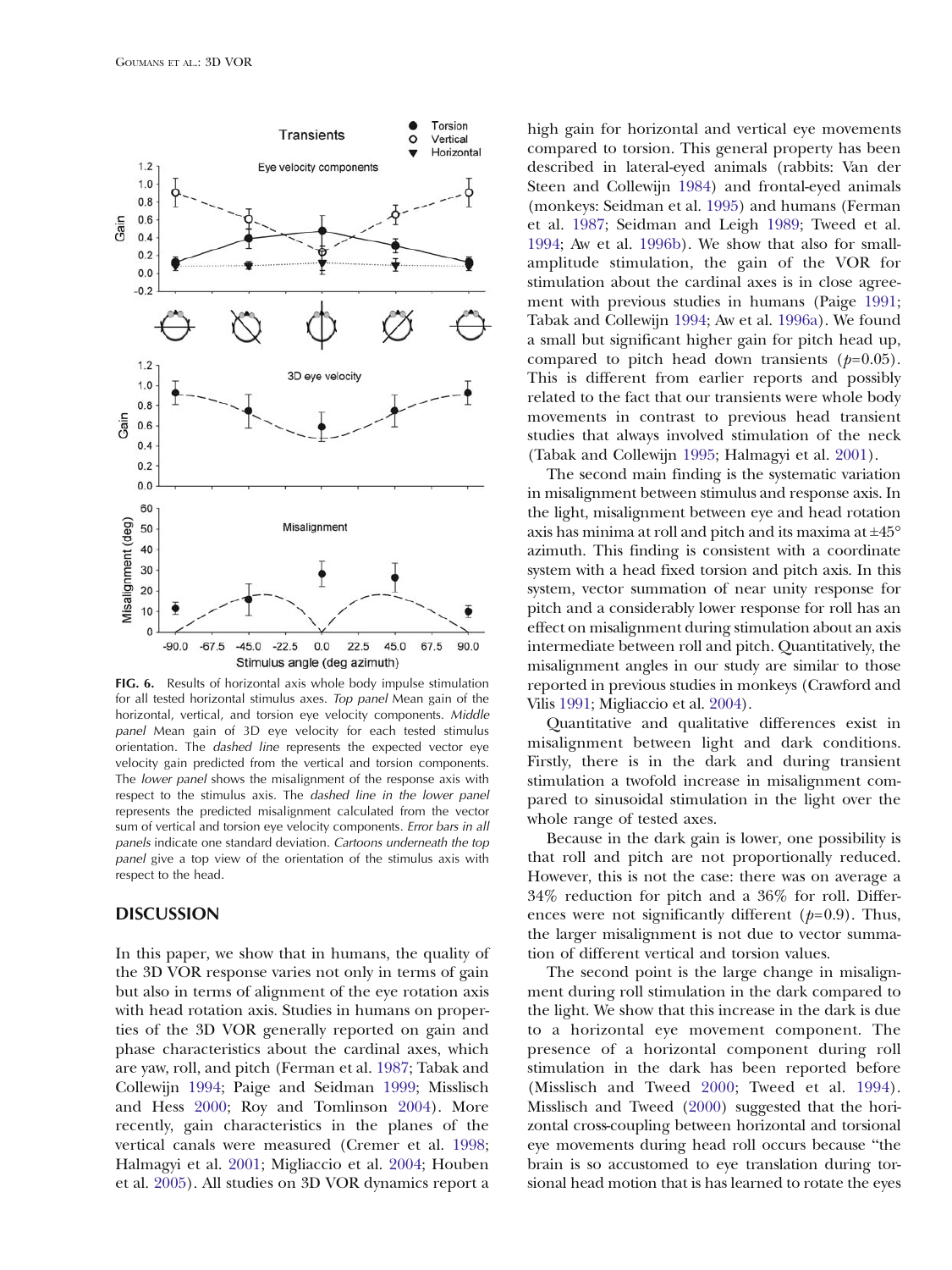<span id="page-9-0"></span>horizontall during roll even when there is in fact no translation." However, this explanation for the presence of a horizontal component is not very satisfactory.

An alternative possibility is a change of eye in head position in the dark. This change can cause an increase in misalignment as eye position in the orbit has an effect on the orientation of the eye velocity axis (Misslisch et al. [1994\)](#page-10-0). However, this explanation is unlikely because we carefully controlled the central fixation of the subject's eyes by providing a visual fixation target in between stimulus trials. The eyes remained within 1.54° standard deviation around the fixation center. This value is far too small to explain the observed changes in misalignment.

A second possibility is that otolith signals are part of the response (Angelaki and Dickman 2003; Bockisch et al. [2005](#page-10-0)). The contribution of tilt VOR to the 3D eye velocity response depends on the orientation of the stimulus axis (Merfeld [1995;](#page-10-0) Merfeld et al. [2005](#page-10-0)). In particular for stimulation about the roll axis (side down), any contribution from tilt VOR would evoke horizontal eye movements. Because otoliths respond to both linear accelerations and tilt (Angelaki and Dickman 2003), we can estimate the contribution of tilt to the horizontal and vertical components from the responses to linear acceleration. Because in our stimulus conditions (1 Hz, 4° peak-to-peak) the estimated horizontal tilt VOR "gain" is only 0.016, tilt VOR cannot explain our findings. Another possibility is that horizontal eye movements during roll depend on head position. A change in pitch head position alters the anatomical orientation of the semicircular canals with respect to gravity. This could have an effect on response vectors of the three semicircular canals, or it could have an effect on the central integration between canal and otolith signals. In our experiments, we positioned our subjects as close as possible with the head in an upright position with a 7° upward inclination of the frontal pole of Reid's line (Della Santina et al. [2005\)](#page-10-0). In this position, there is only about 1° deviation from the ideal response vector. Thus, the horizontal eye movements cannot be explained by a change in sensitivity vectors due to different canal plane orientations.

This leaves us with the option that horizontal eye movements in darkness are the result of differences in the central processing of 3D canal signals. Afferent signals from the different canal and otolith sensors are to a large extent processed via specific pathways which have connections with different eye muscles (Ito et al. [1976](#page-10-0)). Recent work on gravity dependence of roll angular VOR (aVOR) in monkey (Yakushin et al. [2009\)](#page-10-0) supports the special organization of the roll aVOR compared to yaw and pitch aVOR. These differences are not only reflected in the low gain of torsion and poor adaptive capabilities of roll aVOR (Yakushin et al. [2009\)](#page-10-0) but also in the poor alignment of the eyes during roll in the dark. In a control

experiment, we confirmed that there is also in human a gravity-dependent effect. We compared two different pitch positions of the head (Reid's line 10° and 25° up). Pitching the head  $15^{\circ}$  up resulted in a  $5^{\circ}$  increase in misalignment (see figure in ESM). This increase in misalignment was paralleled by only a very small decrease in torsion (0.04) and increase in horizontal (0.05) gain. Theoretically, misalignments due to different head orientations may be counteracted by internal neuronal processing (Merfeld et al. [2005](#page-10-0)). Our data suggest that these compensations are not very effective for stimulation at 1 Hz in the dark, although the effect on vestibular compensation may be frequency-dependent (Groen et al. [1999;](#page-10-0) Schmid-Priscoveanu et al. [2000](#page-10-0); Bockisch et al. [2005](#page-10-0); Zupan and Merfeld [2005](#page-10-0)) This is in line with current ideas that gravito-inertial internal forces play an important role for perceptual representations, whereas head and eye centered reference systems are important for oculomotor stabilization (Angelaki and Cullen 2008).

We agree with the conclusions from Yakushin et al. [\(2009\)](#page-10-0) that roll aVOR is different from the yaw and pitch aVOR. This is also reflected in the way visual information is integrated with vestibular information. At the subcortical level, visual information has a 3D representation of space, similar to that of the semicircular canals, including representation of torsion (roll; Simpson and Graf [1985;](#page-10-0) Van der Steen et al. [1994\)](#page-10-0). At the cortical level, the visual system is mainly organized in a 2D system, with little representation of torsion. This organization of the visual system mainly helps to stabilize gaze in yaw and pitch and much less in roll.

## **GRANTS**

This work was supported by Dutch NWO/ZonMW grants 912-03-037 and 911-02-004.

#### Open Access

This article is distributed under the terms of the Creative Commons Attribution Noncommercial License which permits any noncommercial use, distribution, and reproduction in any medium, provided the original author(s) and source are credited.

## **REFERENCES**

- ANGELAKI DE, DICKMAN JD (2003) Gravity or translation: central processing of vestibular signals to detect motion or tilt. J Vestib Res 13:245–253
- ANGELAKI DE, CULLEN KE (2008) Vestibular system: the many facets of a multimodal sense. Annu Rev Neurosci 31:125–150
- AW ST, HALMAGYI GM, HASLWANTER T, CURTHOYS IS, YAVOR RA, TODD MJ (1996a) Three-dimensional vector analysis of the human vestibu-